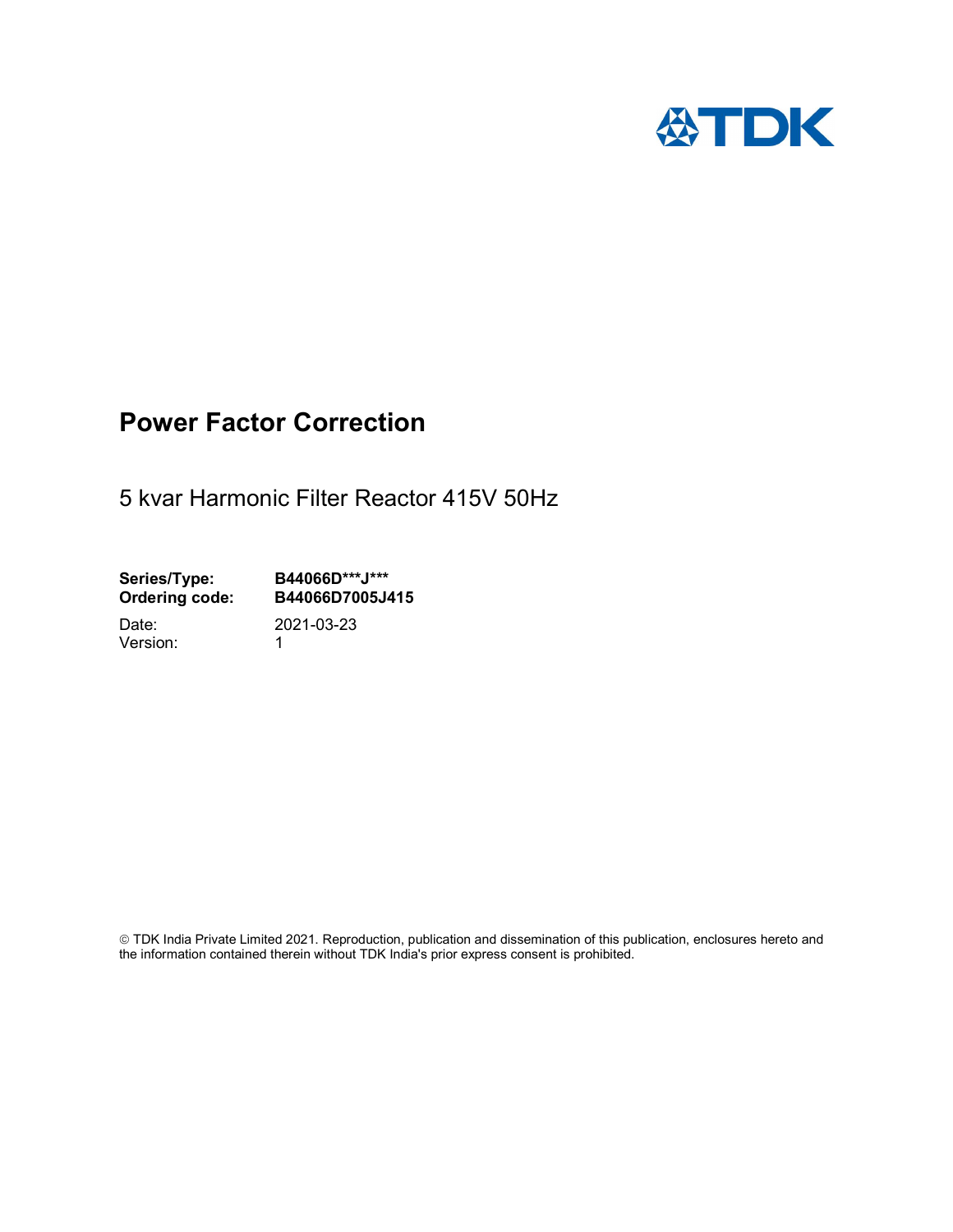# TDK

### Power Factor Correction and Content of Content of Content of Content of Content of Content of Content of Content of Content of Content of Content of Content of Content of Content of Content of Content of Content of Content

#### 5 kvar Harmonic Filter Reactor 415V 50Hz B44066D\*\*\*J\*\*\*

#### **Characteristics**

- $\blacksquare$  Highest linearity
- Temperature control via micro switch in inner coil
- $\blacksquare$  Highest life time by high quality materials
- **Low** losses
- $\blacksquare$  High overloading capability
- Safety device, temperature micro switch
- Copper winding
- **Low noise**



| <b>Technical data</b>                           |                |             |
|-------------------------------------------------|----------------|-------------|
| De-tuning factor p                              | $\overline{7}$ | $\%$        |
| Effective filter output $Q_C$                   | 5              | kvar        |
| Rated voltage $V_R$ <sup>1)</sup>               | 415            | V           |
| Rated frequency f                               | 50             | Hz          |
| Ambient temperature / Insulation class          | 40 / H         | $^{\circ}C$ |
| Capacitance C delta (tot.)                      | 85.94          | μF          |
| Inductivity L                                   | $3 \cdot 8.25$ | mH          |
| Fundamental current 11 <sup>3)</sup>            | 7.37           | A           |
| Linear up to $4$ )                              | 12.03          | A           |
| Effective current $IRMS$ <sup>2)</sup>          | 7.89           | A           |
| Rated harmonic voltages (3rd/5th/7th/11th/13th) | 0.5/6/5/3.5/3  | %           |
| Temperature protection (NC)                     | yes            |             |
| Total losses $P_D$                              | 45             | W           |
| Total weight                                    | 6              | kg          |

<sup>1)</sup> Voltage rise up to 106% of rated voltage is considered in current  $I_{\text{eff}}$ .

<sup>2)</sup>  $I_{eff} = \sqrt{(I_1^2 + I_3^2 + ... I_x^2)}$ 

<sup>3)</sup>  $11 = 1.06$   $\cdot$   $I_R$  ( $I_R$  = Capacitor current 50Hz)

<sup>4)</sup> Linear current =  $1.73$   $\cdot$  I<sub>R</sub> (I<sub>R</sub> = Capacitor current 50Hz)

#### **Connection**

| Line                | l 1U1-1V1-1W1 |
|---------------------|---------------|
| Capacitors          | l 1U2-1V2-1W2 |
| Temperature control | 1 O<br>ے- ا   |

#### Reference standard IEC60076-6

CAP FILM ES PFC PM 2021-03-23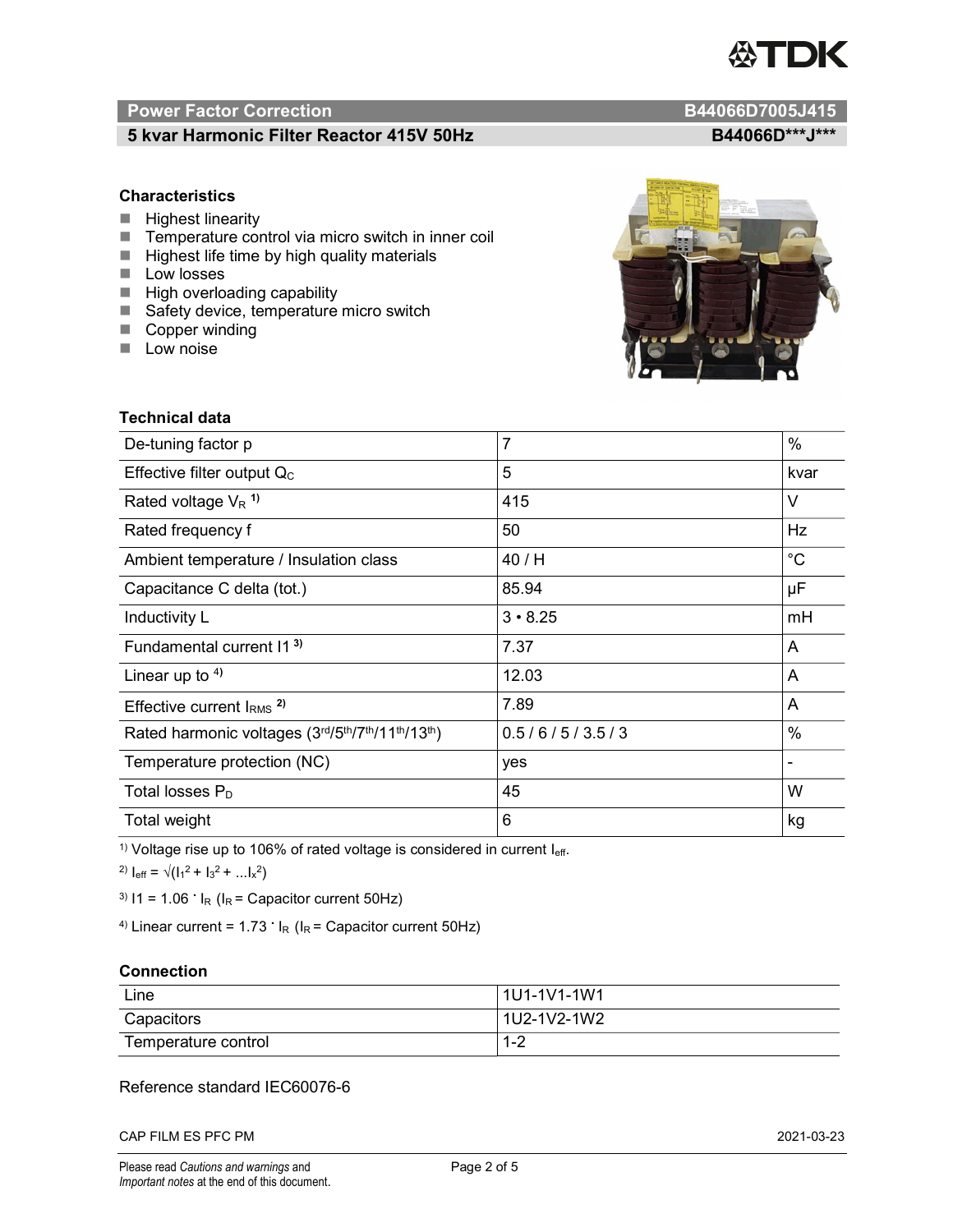

#### Power Factor Correction and B44066D7005J415

#### 5 kvar Harmonic Filter Reactor 415V 50Hz BA4066D\*\*\*J\*\*\* B44066D\*\*\*J\*\*\*

#### Dimensional drawings



**ELEVATION** 

**LH SIDE VIEW** 

#### **Dimensions**

| L/mm  | 175          | b/mm  | 78   |
|-------|--------------|-------|------|
| H/mm  | 100          | e/mm  | 62±5 |
| W/mm  | $158 + 5$    | d1/mm | 10.8 |
| 11/mm | 150          | d2/mm | 15.5 |
| 12/mm | 150          | A     | 125  |
| n1/mm | 100          | B     | 58   |
| n2/mm | $61.5 \pm 3$ | Ø     | 6.5  |

#### Cautions and warnings

- Do not install the reactor in case of any visible damages.
- $\blacksquare$  Installation must be done by skilled personnel only.
- Do not use or store harmonic filter reactors in corrosive atmosphere, especially where chloride gas, sulphide gas, acid, alkali, salt or similar substances are present.
- $\Box$  Do not touch the device during operation: all electrically active parts of this equipment such as windings, electronic components, leads, fuses and terminals carry a dangerous voltage which can lead to burns or electric shock.
- Covers which protect these electrically active parts from being touched must not be opened or removed during operation.
- Before any assembly or maintenance work is started, all installations and equipment must be disconnected from the power source.
- Noncompliance with these instructions may lead to death, serious injury or major damage to equipment.

#### FAILURE TO FOLLOW CAUTIONS MAY RESULT, WORST CASE, IN PREMATURE FAILURES OR PHYSICAL INJURY.

#### CAP FILM ES PFC PM 2021-03-23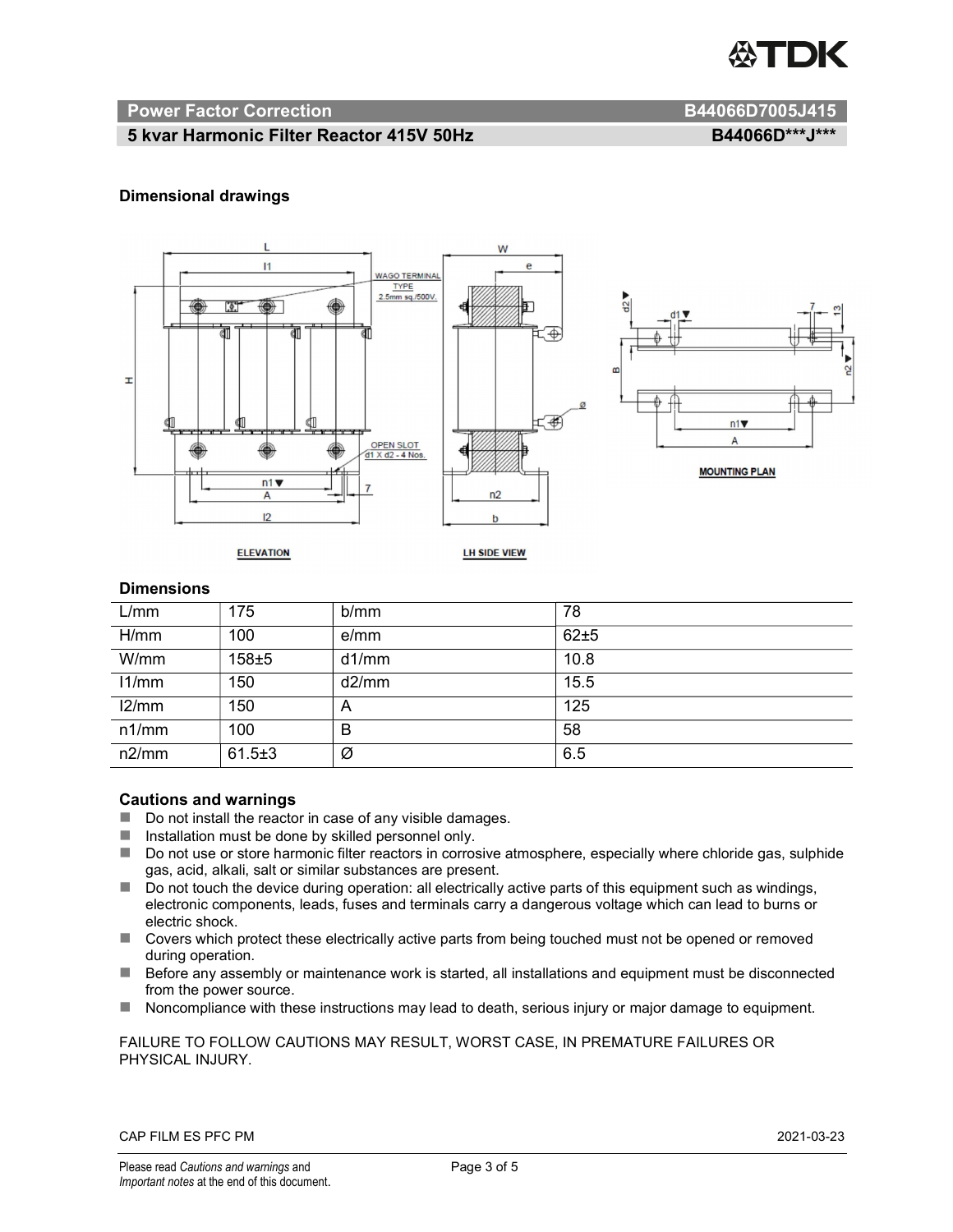

#### Power Factor Correction B44066D7005J415

#### 5 kvar Harmonic Filter Reactor 415V 50Hz BA4066D\*\*\*J\*\*\*

The following applies to all products named in this publication:

- 1. Some parts of this publication contain statements about the suitability of our products for certain areas of application. These statements are based on our knowledge of typical requirements that are often placed on our products in the areas of application concerned. We nevertheless expressly point out that such statements cannot be regarded as binding statements about the suitability of our products for a particular customer application. As a rule we are either unfamiliar with individual customer applications or less familiar with them than the customers themselves. For these reasons, it is always ultimately incumbent on the customer to check and decide whether a product with the properties described in the product specification is suitable for use in a particular customer application.
- 2. We also point out that in individual cases, a malfunction of electronic components or failure before the end of their usual service life cannot be completely ruled out in the current state of the art, even if they are operated as specified. In customer applications requiring a very high level of operational safety and especially in customer applications in which the malfunction or failure of an electronic component could endanger human life or health (e.g. in accident prevention or life-saving systems), it must therefore be ensured by means of suitable design of the customer application or other action taken by the customer (e.g. installation of protective circuitry or redundancy) that no injury or damage is sustained by third parties in the event of malfunction or failure of an electronic component.
- 3. The warnings, cautions and product-specific notes must be observed.
- 4. In order to satisfy certain technical requirements, some of the products described in this publication may contain substances subject to restrictions in certain jurisdictions (e.g. because they are classed as hazardous). Useful information on this will be found in our Material Data Sheets on the Internet (www.tdk-electronics.tdk.com/material). Should you have any more detailed questions, please contact our sales offices.
- 5. We constantly strive to improve our products. Consequently, the products described in this publication may change from time to time. The same is true of the corresponding product specifications. Please check therefore to what extent product descriptions and specifications contained in this publication are still applicable before or when you place an order.

We also reserve the right to discontinue production and delivery of products. Consequently, we cannot guarantee that all products named in this publication will always be available. The aforementioned does not apply in the case of individual agreements deviating from the foregoing for customer-specific products.

- 6. Unless otherwise agreed in individual contracts, all orders are subject to our General Terms and Conditions of Supply.
- 7. Our manufacturing sites serving the automotive business apply the IATF 16949 standard. The IATF certifications confirm our compliance with requirements regarding the quality management system in the automotive industry. Referring to customer requirements and customer specific requirements ("CSR") TDK always has and will continue to have the policy of respecting individual agreements. Even if IATF 16949 may appear to support the acceptance of unilateral requirements, we hereby like to emphasize that only requirements mutually agreed upon can and will be implemented in our Quality Management System. For clarification purposes we like to point out that obligations from IATF 16949 shall only become legally binding if individually agreed upon.